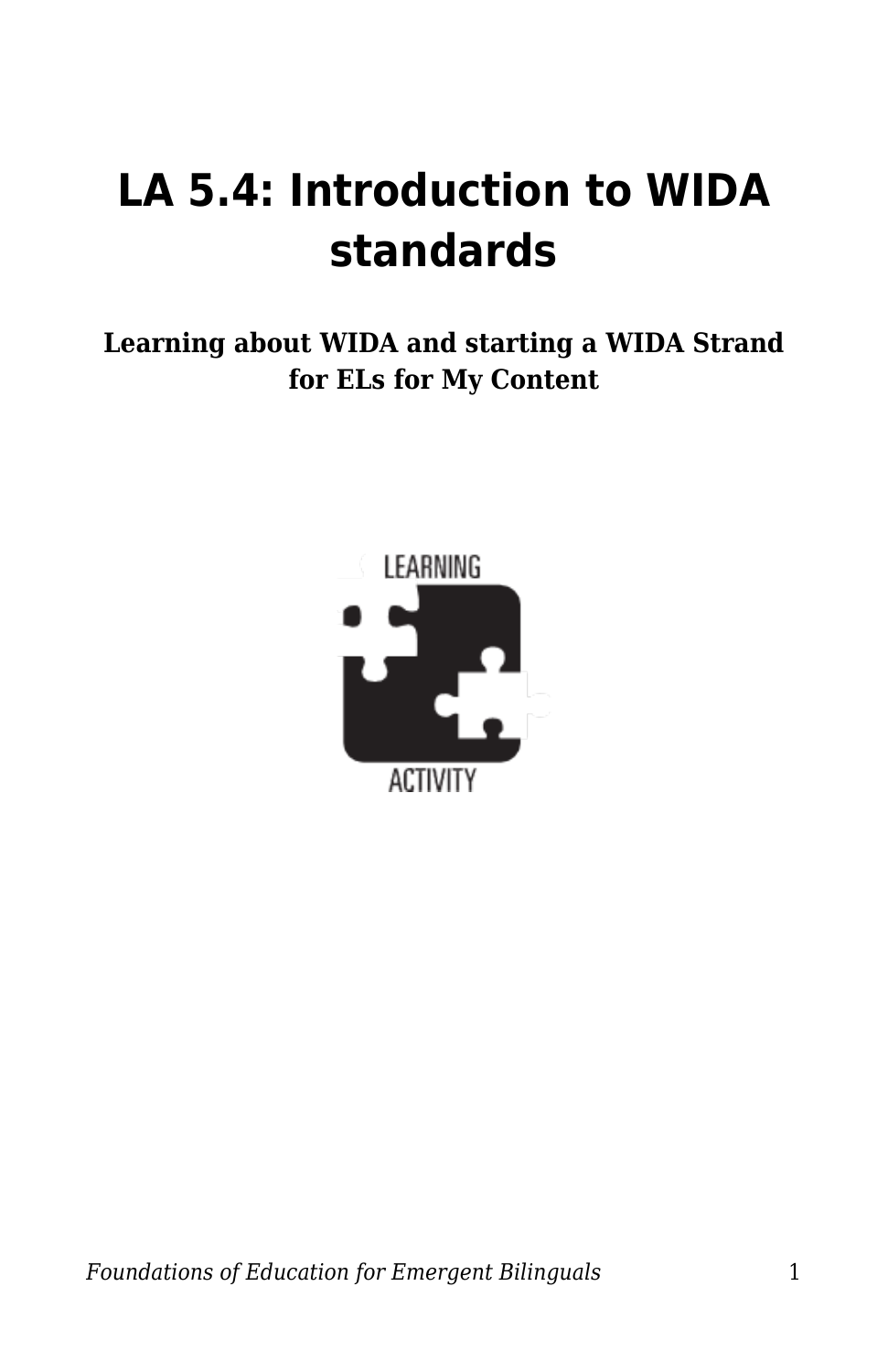| <b>Learning Outcome</b>                                                                                                                                                                     | Pedagogical<br><b>Intent</b>                                                                                                                           | <b>Student Position</b>                                                                                                                                                                                                                                                                                                              |
|---------------------------------------------------------------------------------------------------------------------------------------------------------------------------------------------|--------------------------------------------------------------------------------------------------------------------------------------------------------|--------------------------------------------------------------------------------------------------------------------------------------------------------------------------------------------------------------------------------------------------------------------------------------------------------------------------------------|
| Interpret the<br>historical context<br>of diversity and<br>discrimination and<br>evaluate how it<br>impacts current<br>practices.<br><b>Assessment: 25</b><br>pts.<br><b>TA: 50 Minutes</b> | Students can<br>implement the<br><b>WIDA standards</b><br>in their classroom<br>to create a<br>learning<br>environment that<br>is inclusive of<br>ELs. | <b>Students have explored</b><br>the legalities that drive<br><b>EL</b> instruction. They<br>have also explored<br>different ESL program<br>models. They are now<br>ready to explore the<br>WIDA standards and<br>how they provide<br>access to the<br>curriculum to all<br>students regardless of<br>language proficiency<br>level. |

## **Instructions**

- 1. The class will watch a short powerpoint introducing WIDA [https://edtechbooks.org/-gsi](https://www.slideshare.net/kmeza/wida-elp-standards-10385916) together.
- 2. Next listen and take notes on the presentation concerning WIDA standards particularly on how to create WIDA Strands specific to your students, the content, and your context. During the presentation, you may want to have access to the following materials. This is a link to the booklet that reviews WIDA and presents [Model Performance Indicators \(MPIs\).](https://wida.wisc.edu/sites/default/files/resource/2012-ELD-Standards.pdf) This link takes you to the [Can Do Statements,](https://byu.box.com/s/ycz8lt0t3ozmkbi2g77ejz1zt96wk21j) and finally this document details the [process for writing WIDA standards for classroom](https://byu.box.com/s/9z48giehhctvuez506f0x39e6dwrrm3d) [academic/curriculum standards.](https://byu.box.com/s/9z48giehhctvuez506f0x39e6dwrrm3d) This is a template to use as you develop your own WIDA strand ([the template for](https://byu.box.com/s/yekl24rm0txgm92sgnpalwa0geoqkr61) [developing a WIDA Strand](https://byu.box.com/s/yekl24rm0txgm92sgnpalwa0geoqkr61).
- 3. After the presentation, you will have time to begin developing your strand and to seek clarification from the presentor on this process. This will be your homework. However, if someone in the class teaches at the same level or the same content feel free